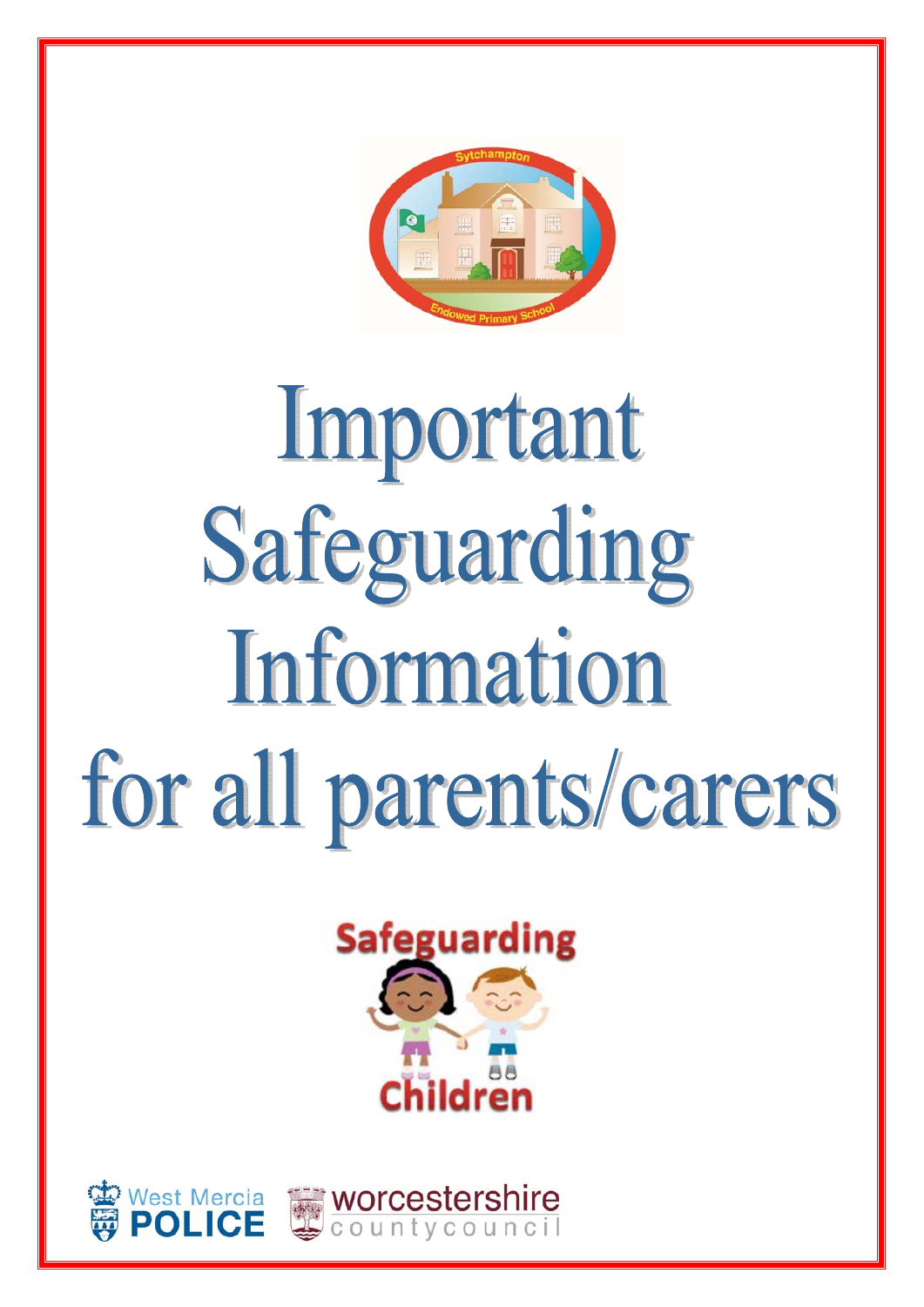Dear Parents/Carers,

At the start of the new academic year the staff and governing body review our Safeguarding policies and procedures in line with current Government legislation.

This is also a priority of Worcestershire County Council who have appointed a new officer who has improved communication to schools, works with agencies and provides termly network meetings.

Our review in school has highlighted some key areas which we would like to focus on, both in school and to provide the support and information you may need at home.

These are:

- Some top tips for online games, such as, 'Fortnite'
- Support to ensure that devices are set up and parental controls enabled.
- The safe use of mobile phones and other devices for parents and children.
- The Government's recent work on 'Relationships and Health' education.
- To inform you about Operation Encompass (letter attached from Worcs CC and West Mercia Police.)

In school we use our assemblies, special visitors and our P.S.H.E. lessons (Personal, Social and Health education) to cover these topics and have had special sessions for parents such as 'E Safety' and NSPCC. We have recently updated our scheme of work to ensure it covers current topics. We have also made you aware of recent changes in Data Protection and stressed the importance of providing us with up to date contact information.

All our learning in school is age appropriate and we also have links in the attached documentation and on our website.

**Our priority is that our pupils are happy, healthy and ready to learn by understanding the importance of a good diet, exercise and the right amount of sleep. This is all part of the partnership we have and is outlined in our 'home school agreement'.** 

Thank you for your support S.Williams L.Lawson Designated Safeguarding Lead Deputy DSL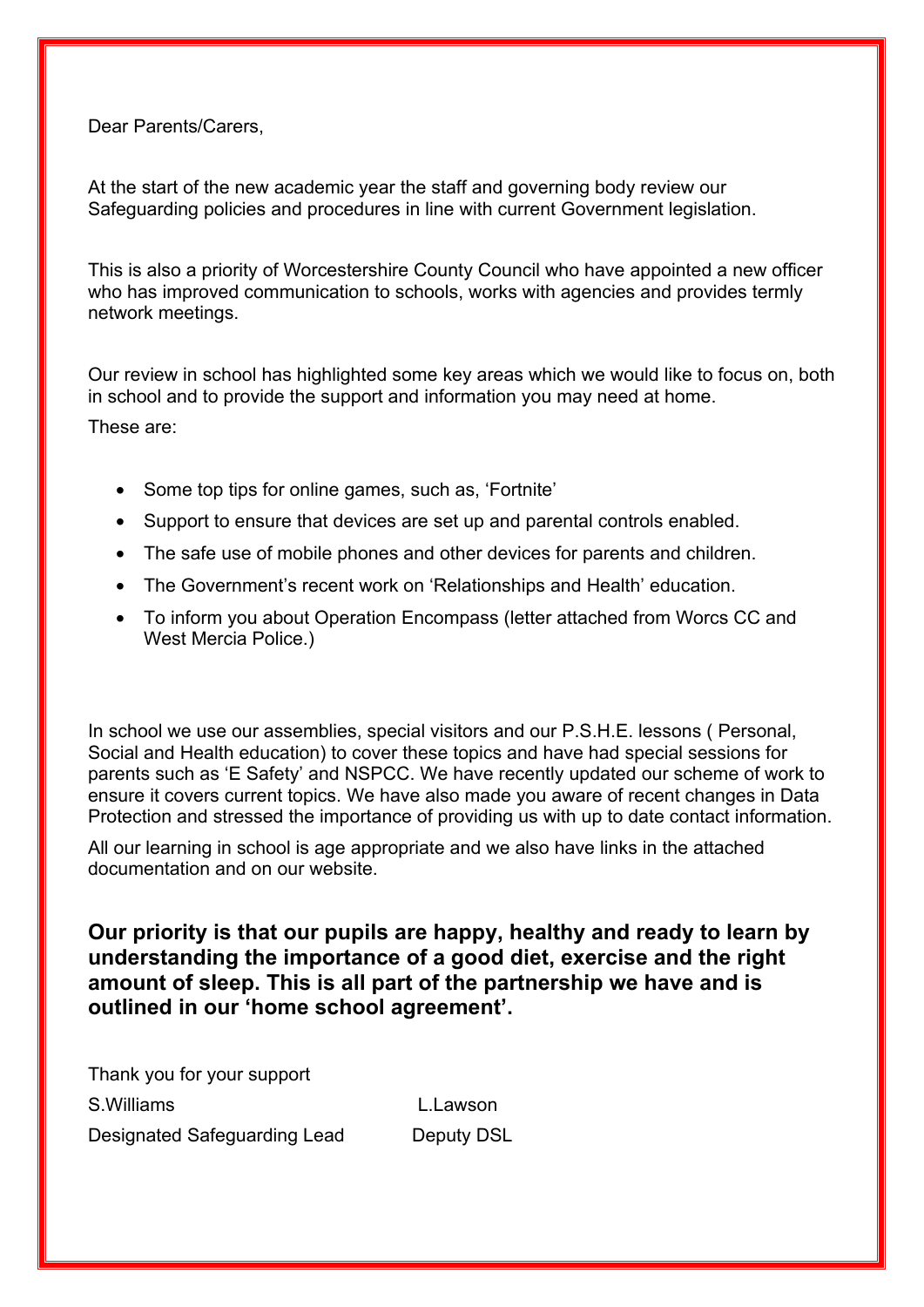# **Fortnite online gaming.**

Fortnite is an online video game where players compete to be the last person standing in a post-apocalyptic world. The most popular version is Fortnite: Battle Royale, which sees up to 100 players pitted against each other to stay alive on an island. Players can build and demolish structures, and collect weapons, supplies and armour to help them along the way.

Players shoot each other using a range of lethal weapons, but the brightly-coloured, cartoon-style graphics and lack of bloodshed mean it doesn't feel too gory or graphic.

To play, the age recommendation is **12 and above** due to 'mild violence', although you don't have to provide your age when creating an account, so younger children can still log on easily.

Fortnite: Battle Royale **is free to download** on PC/Mac, Xbox, Playstation, Nintendo Switch and iOS devices (Apple phones and tablets). It's coming to Android soon.

It has about 45 million monthly users worldwide including the England football team, who reportedly played it in their World Cup downtime.

# **What are the concerns?**

You may have seen news reports or heard concerns raised about the:

- **Communication between players:** a chat function allows players to talk to each other either over a headset and microphone, or using messaging. Children could use it to speak to strangers, or it could put them at risk of cyberbullying
- **In-app purchases:** players can build up large bills on their parents' accounts by buying cosmetic items like outfits for your character and better-looking weapons (otherwise known as 'skins')
- **Addictive nature of the game:** anecdotal stories tell of children staying up all night to play, or falling asleep in lessons after playing for too long. Some commentators attribute this to the communal feel of the game – you can play with your friends – and the game is different every time you play, keeping it fresh

# **What safety options are available to parents?**

# **Use the parental controls on the gaming device**

Most devices allow you to **set time limits** on game play, **set age limits** for content, and **restrict in-app purchases**.

Visit the website 'ask about games' for links to detailed instructions on the device your child uses – the site covers Playstation 3, Playstation 4, Xbox 360, Xbox One, Apple and Android phones, and Nintendo Switch.

# Ask About Games

*www.askaboutgames.com/advice/parental-controls*

The battles in Fortnite last around 20 minutes. When trying to limit your child's screen time, make the most of this natural stopping point. Set a limit in terms of matches rather thanhours and minutes, or set time limits in 20 minute increments.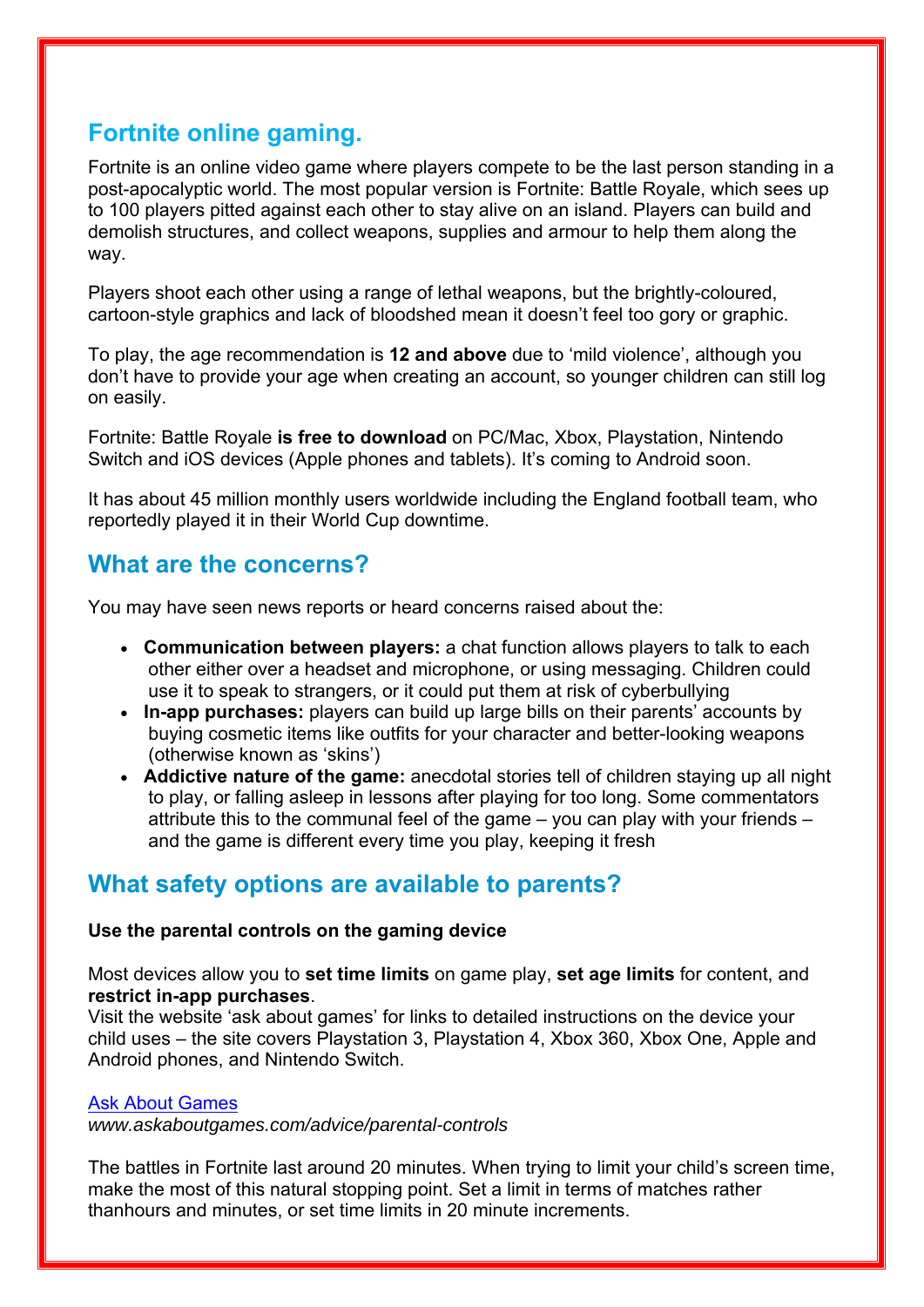# **Turn off the voice chat feature**

Speak to your child to make sure they know this feature exists, and encourage them to use the options below if they encounter someone who is offensive or inappropriate.

You can disable the voice chat function in the game if you:

- Open the settings menu (the 3 lines on the right-hand-side of the screen), then choose the 'cog' icon
- Select the 'audio' tab
- You should be able to turn off 'voice chat' by tapping the arrows next to it

You can also 'mute' individual players in the game by:

- Pausing the game
- Hovering over the player you wish to mute
- Selecting the mute button (a loudspeaker icon)

#### **Make sure your child knows how to report inappropriate behaviour**

You or your child can report players who make them uncomfortable using the in-game feedback tool (located in the main menu).

You can also use the 'support' section of the Epic Games site (the makers of Fortnite). You're asked to select the platform you play the game on, the game mode you're playing, and then you can select 'report player'. You can provide more detail such as the player's name, and attach a screenshot.

#### Support, Epic Games

*https://fortnitehelp.epicgames.com/customer/portal/emails/new?b\_id=9729&q=email+us* **What else can I do?**

#### **Further tips**

- Download and play the game to help you understand it
- Talk to your child about what they're doing online, and make sure they know they can talk to you about anything that has upset them
- Check your bank statements and gaming system account balance regularly to look for in-app purchases you're not happy with, and to make sure your child isn't getting around any passwords you've set up

#### **More sources of support**

- Non-profit organisation Internet Matters has put together 5 top tips to manage children's screen time. *https://www.internetmatters.org/hub/guidance/5-top-tips-to-manage-childrens-screentime/*
- The National Society for the Prevention of Cruelty to Children (NSPCC) has a range of resources for parents on internet safety. *https://www.nspcc.org.uk/preventing-abuse/keeping-children-safe/online-safety/*
- The NSPCC has also teamed up with O2 to offer advice to parents. You can call their free helpline on 0808 800 5002, or make an appointment with an O2 Guru in an O2 store. *https://guru.secure.force.com/O2DeskStoreLocator*

#### **Sources for this factsheet**

This factsheet was produced by Safeguarding Training Centre from The Key.

Fortnite, Epic Games

*https://www.epicgames.com/fortnite/en-US/home* 

'Fortnite chat raises stranger danger fears from NSPCC', BBC News, 3 May 2018 *https://www.bbc.co.uk/news/technology-43988210*

Fortnite: all you need to know, Net aware, from the NSPCC and O2 *https://www.net-aware.org.uk/news/fortnite-all-you-need-know*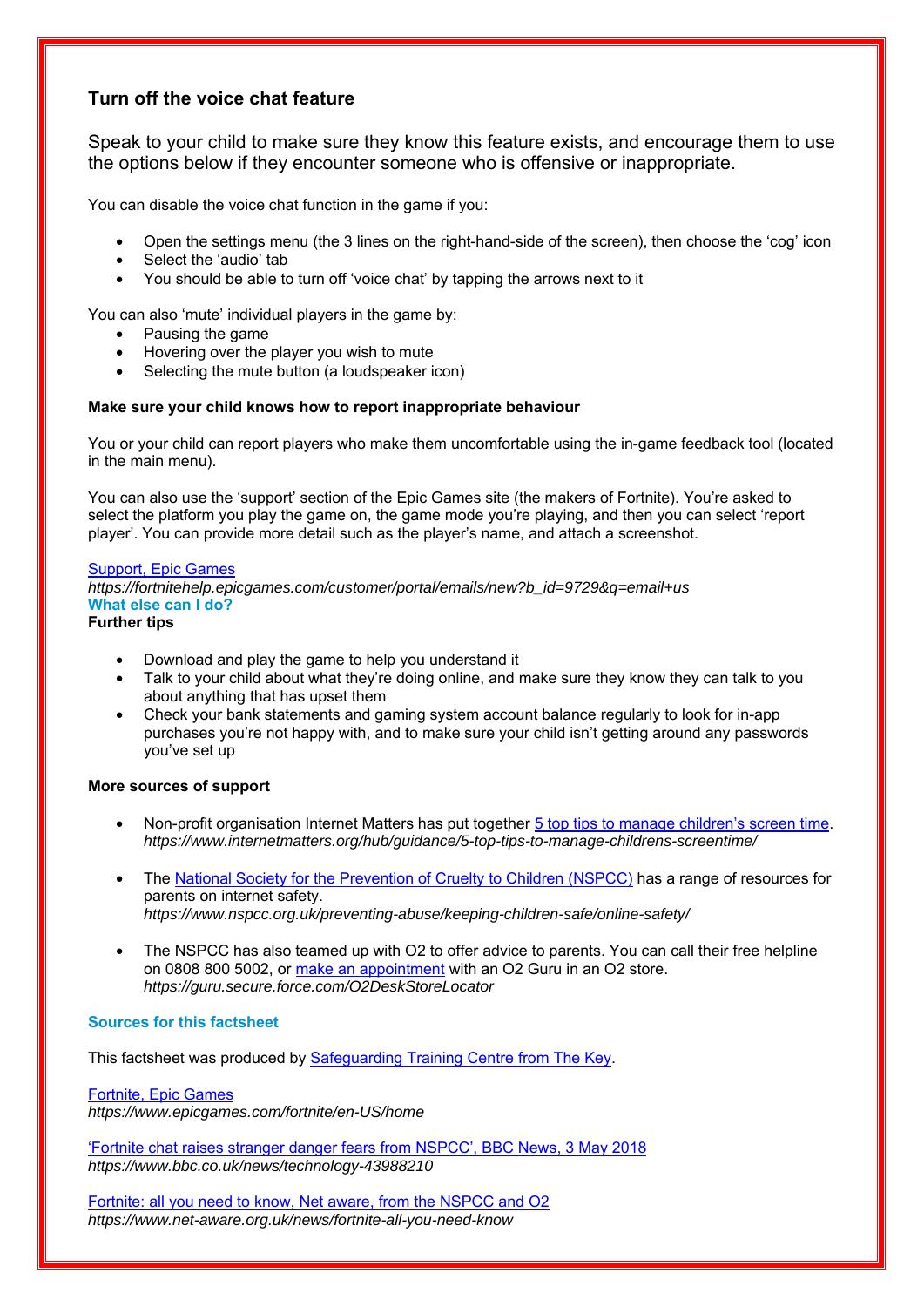# **Top Tips for Parents for internet games**

# 1. **Limit game time**

Parents can use parental controls on Xbox and PC to limit the time your child is playing games on the devices. Be aware that the game is available on iOS and will soon be available on all mobiles. With this in mind, it is worth parents having a conversation with their child to discuss and agree how long you would like them to spend on games. Even though the games last around 20 minutes, it may be hard to take them away from a game mid play. It may be worth using a limit of the amount of matches they play rather than a time limit.

# 2. **Restrict payment methods**

Fortnite: Battle Royale is a free to play game, but there are still options to make additional purchases. If a parent does not want their child to make payments, ensure that a card is not associated with the child's account. If a parent is happy for their child to make payments in the game, but want to limit spending, we suggest using a paysafecard, or a games console gift card. These can be purchased in specific amounts, which will limit how much a child spends and removes the need for a credit/debit card to be used with their account.

# 3. **Show children how to make a report**

If a child believes a player is playing or talking inappropriately, you should advise them to report them. To report a player, you can use the in-game feedback tool located in the Main Menu of the game. Additionally, a player can be reported in-game when spectating them.

# 4. **Prevent them from talking to strangers**

There is an option to turn off the voice chat feature, which means the child wouldn't be able to talk to anybody, including their friends. They will still be able to use the in-app chat and hear other people's conversations. To turn off voice chat, open the Settings menu in the top right of the main Fortnite page, then click on the cog icon. Open the Audio tab at the top of the screen. From there, you can turn off voice chat.

# 5. **Use a strong password**

It may seem like a simple tip, but it is important that a child selects a strong password when creating an account, particularly if a credit/debit card is associated with the account. This will help reduce the risk of their account being hacked.

Useful websites for further information: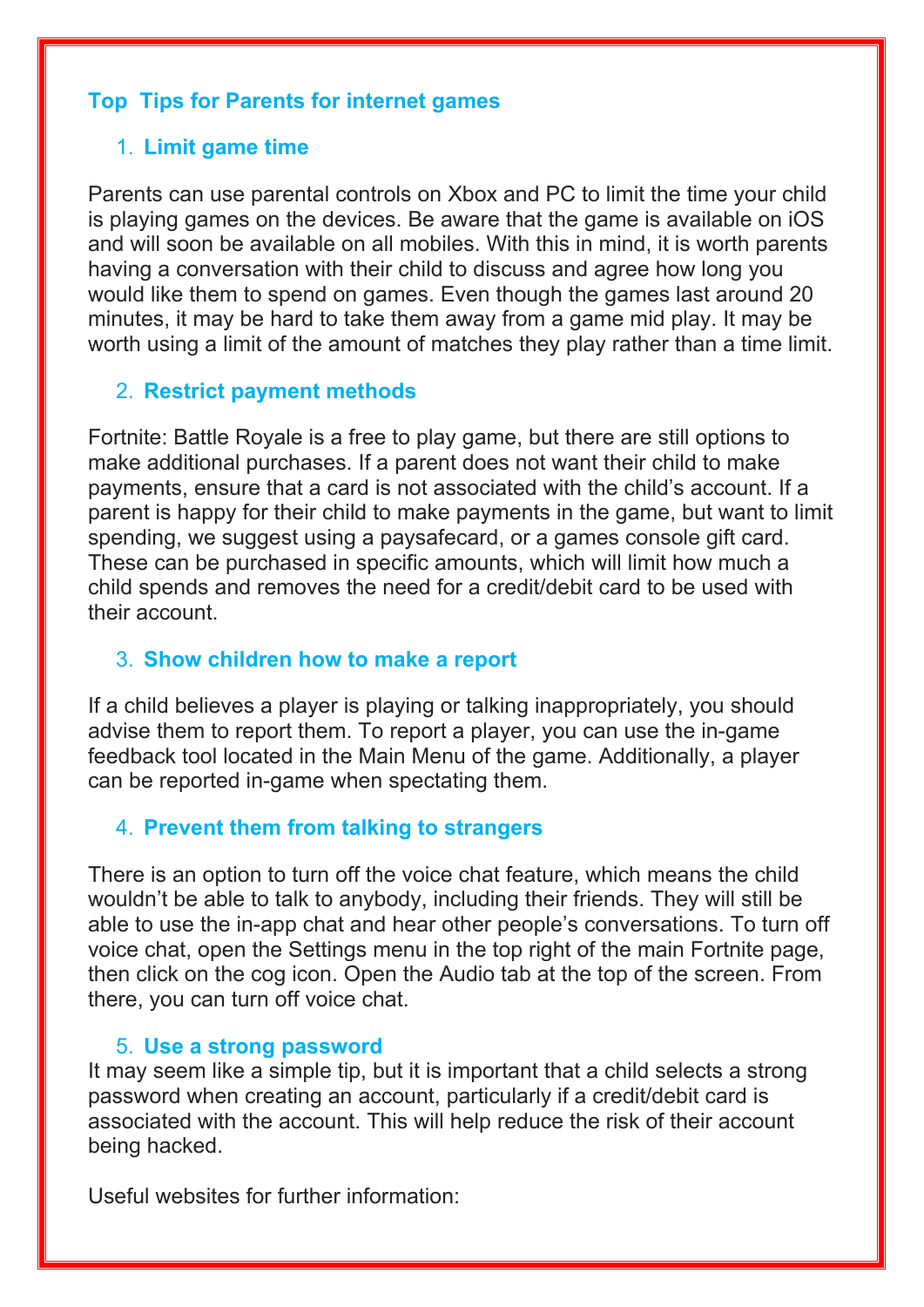- https://www.saferinternet.org.uk/blog/parents-guide-fortnite-battleroyale
- https://www.commonsensemedia.org/

# **IPHONE UPDATES**

As I'm sure that you're aware the newest Iphone update enables users to monitor the devices use through the Screen Time option in settings. This new addition allows users to see what apps and websites are being visited and the duration of the visits.

The new feature also enables iPhone to iPhone control when the devices are paired through apple ID. This long awaited feature will enable you to set time limits on your children's devices on apps and also set up 'downtime' which schedules time away from the screen whilst keeping the important functions available.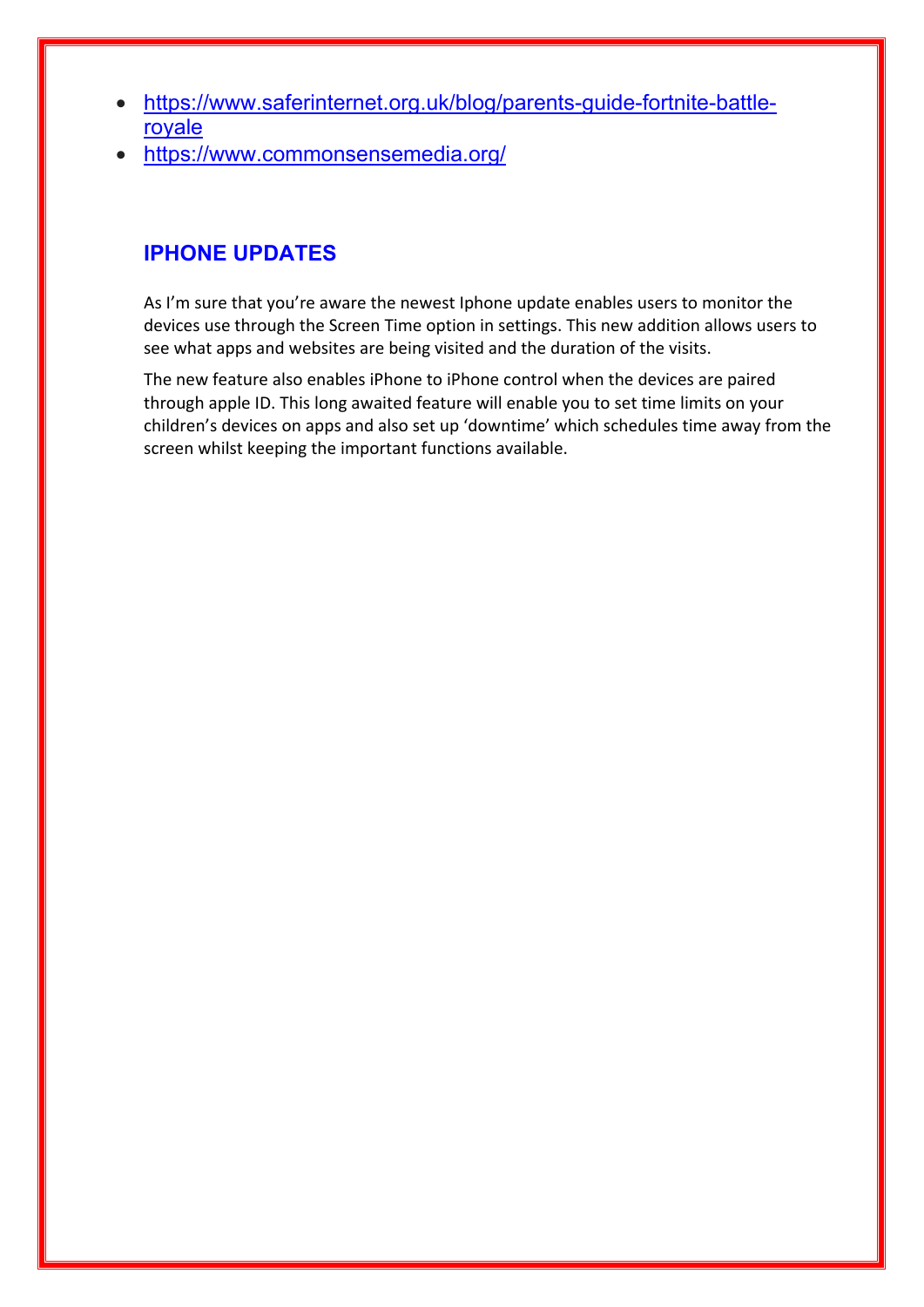

#### Dear parent/carer

Our school has been given the opportunity to take part in a national project, which is being run locally in partnership with Worcestershire County Council and West Mercia Police.

Operation Encompass is a process whereby the police and county council will inform a member of staff if a child or young person has experienced any domestic incident. This will be done prior to the start of the next school day. Information sharing between professional agencies allows school staff to provide emotional and practical support to their pupils experiencing domestic abuse.

Domestic abuse can broadly be defined as 'any incident or pattern of incidents of controlling, coercive or threatening behavior; violence or abuse between those aged 16 or over who have been intimate partners or family members. This can include, but is not limited to the following types of abuse – psychological, physical, sexual, financial and emotional.

Operation Encompass ensures that a member of the school staff, usually the Designated Safeguarding Lead, is given special training, to enable them to liaise with the police and county council in receiving and using the information that has been shared, in confidence.

The sharing of details under Operation Encompass is permitted under Statutory Safeguarding Legislation and in respect of local authority schools under the Crime and Disorder Act (for the prevention of crime) and doing so without the child's or parent's consent is permissible under both pieces of legislation and the General Data Protection Regulation (GDPR).

We want to offer the best support possible to all our pupils and we believe, that where necessary, this will be beneficial in helping us to achieve that goal. Please make contact with me or the school's Safeguarding Lead should you wish to discuss the content of this letter.

Attached is a list of local and national advice and support agencies who can help those who may be affected by domestic abuse.

**Signed** 

Mrs S. Williams Head Teacher Sytchampton Endowed Primary School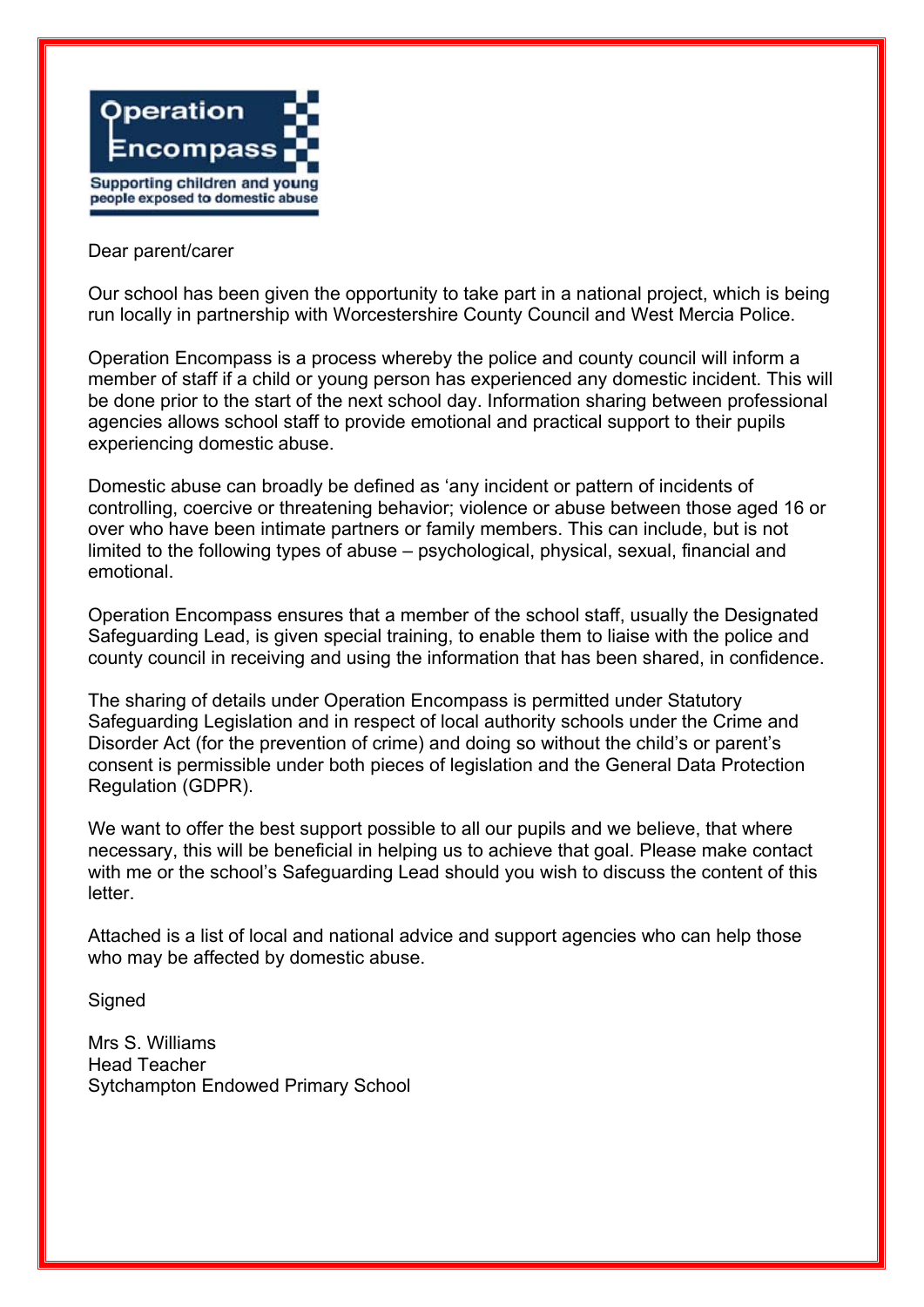





# Who to contact

# **West Mercia Police**

101 (non-emergency) 999 (emergency)

### **Worcestershire Domestic Abuse Service (DAS) and 24 hour helpline**

# 0800 980 333

www.westmerciawomensaid.org

The service delivers free, confidential advice and support to female and male survivors, young people and children. It is the single point of access to services. You can call if you need a listening ear, advice, access to refuge accommodation, support, advocacy, outreach support or someone to talk to.

# **National Centre for Domestic Violence (NCDV)**

# 0800 970 2070

Provides a free, fast emergency injunction service to survivors of domestic violence regardless of their financial circumstances, race, gender or sexual orientation.

### **Worcestershire Rape and Sexual Abuse Support Centre (WRSASC)**

01905 724514

www.wrsasc.org.uk

isva@wmrsasc.org.uk

WRSASC is a free, confidential and non-judgemental service for men, women and children (aged 5 & over) who have experienced any form of sexual attack, whether physical, verbal or emotional. Our services include telephone support for survivors and their family or friends via our telephone helpline and face to face counselling support and ISVAs for clients aged 5 years and over.

# **Sexual Assault Referral Centre (The Glade)**

01886 833555 (18+) 0800 953 4133 (0-18) (West Midlands Paediatric Service) 0808 178 2058 (24hr self-referral number) www.theglade.org.uk

The Glade in Worcestershire offers a free and confidential service to men, women and children who have been victims of rape or sexual assault, accessed via a police or self-referral. Where appropriate clients will be offered a forensic medical examination to gather evidence, advice about pregnancy and sexual health, medication where appropriate, referrals for ongoing and long term support and/or to the client's GP and counselling.

# **Worcestershire Family Front Door**

01905 822 666 (Mon-Fri, 8.30am-5pm)

01905 768020 (out of hours - emergency)

If you are worried that a child is suffering, or is likely to suffer, significant harm and needs immediate protection, call the Family Front Door on 01905 822 666 from Monday to Friday 8.30am-5pm, or for out of office hours contact the Emergency Duty team on 01905 768020.

# **ChildLine**

# 0800 555 111

www.childline.org.uk

ChildLine is the UK's free, confidential helpline dedicated to children and young people.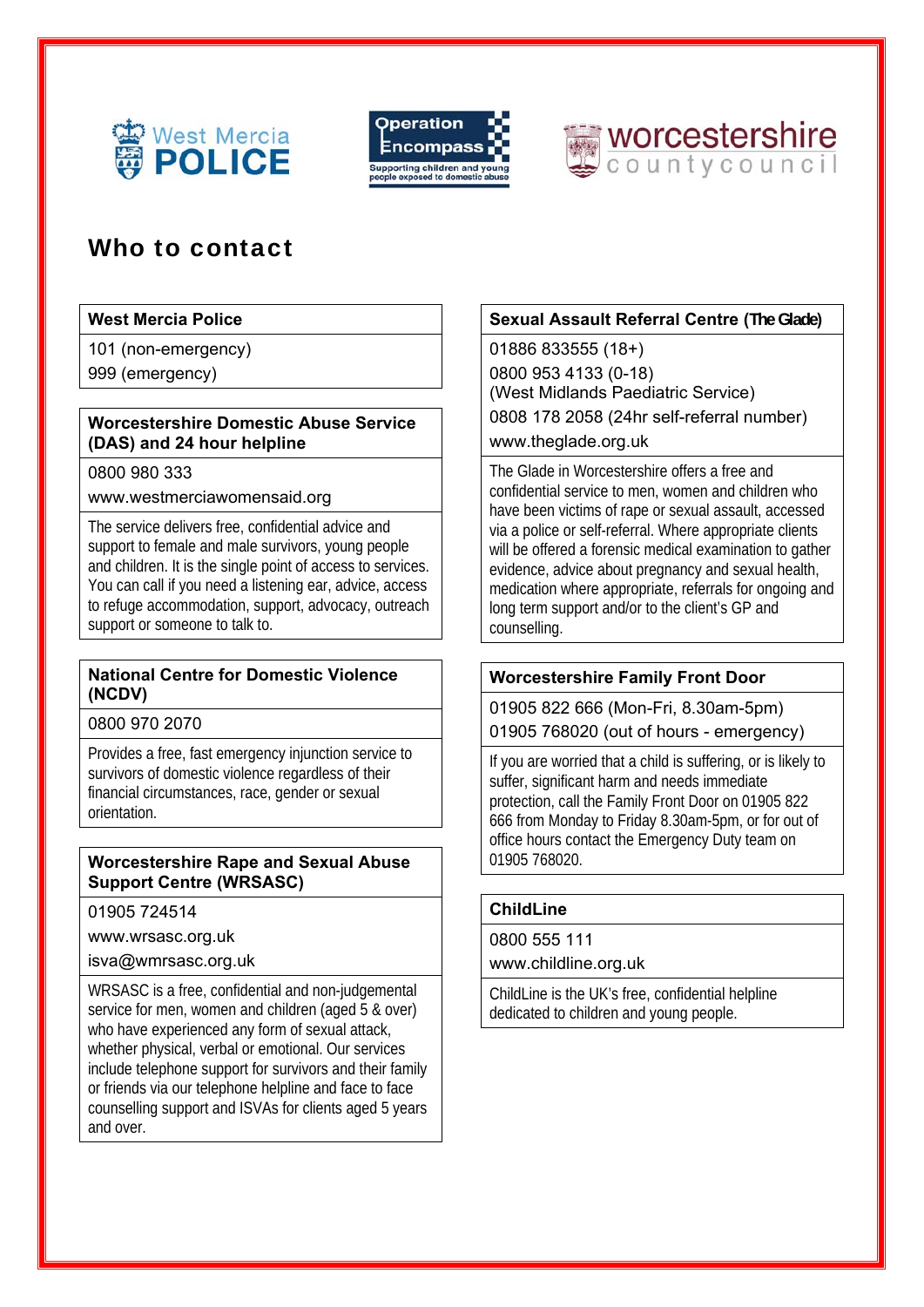# Who to contact (cont'd)

### **National Stalking Helpline**

#### 0808 802 030

### www.stalkinghelpline.org

The helpline provides guidance and information to anybody who is currently or has previously been affected by harassment or stalking. The Helpline can provide guidance on the UK law, reporting offences to the police, evidence gathering, and your personal safety.

### **Karma Nirvana**

### 0800 5999 24

#### www.karmanirvana.org.uk

Providing support and advice around Forced Marriage (FM), Honour Based Violence (HBV) and Female Genital Mutilation (FGM). Cultural acceptance does not mean accepting the unacceptable. One of our key principles is that we never talk to or engage with your family. Our commitment and loyalty is to you and as we understand the fears when family members become involved.

# **Paladin (National Stalking Advocacy Service)**

#### 020 3866 4107

www.paladinservice.co.uk

Paladin assists high risk victims of stalking throughout England and Wales.

#### **Victim Support (Local) Victim Assessment & Referral Centre**

01905 726896 (local)

0808 168 9111 (national)

www.victim support.org.uk

We are an independent charity offering free, confidential support to people affected by crime and traumatic incidents. Our services are confidential, free and available to everyone. Victims are usually put in touch with us by the police but you can also contact us directly.